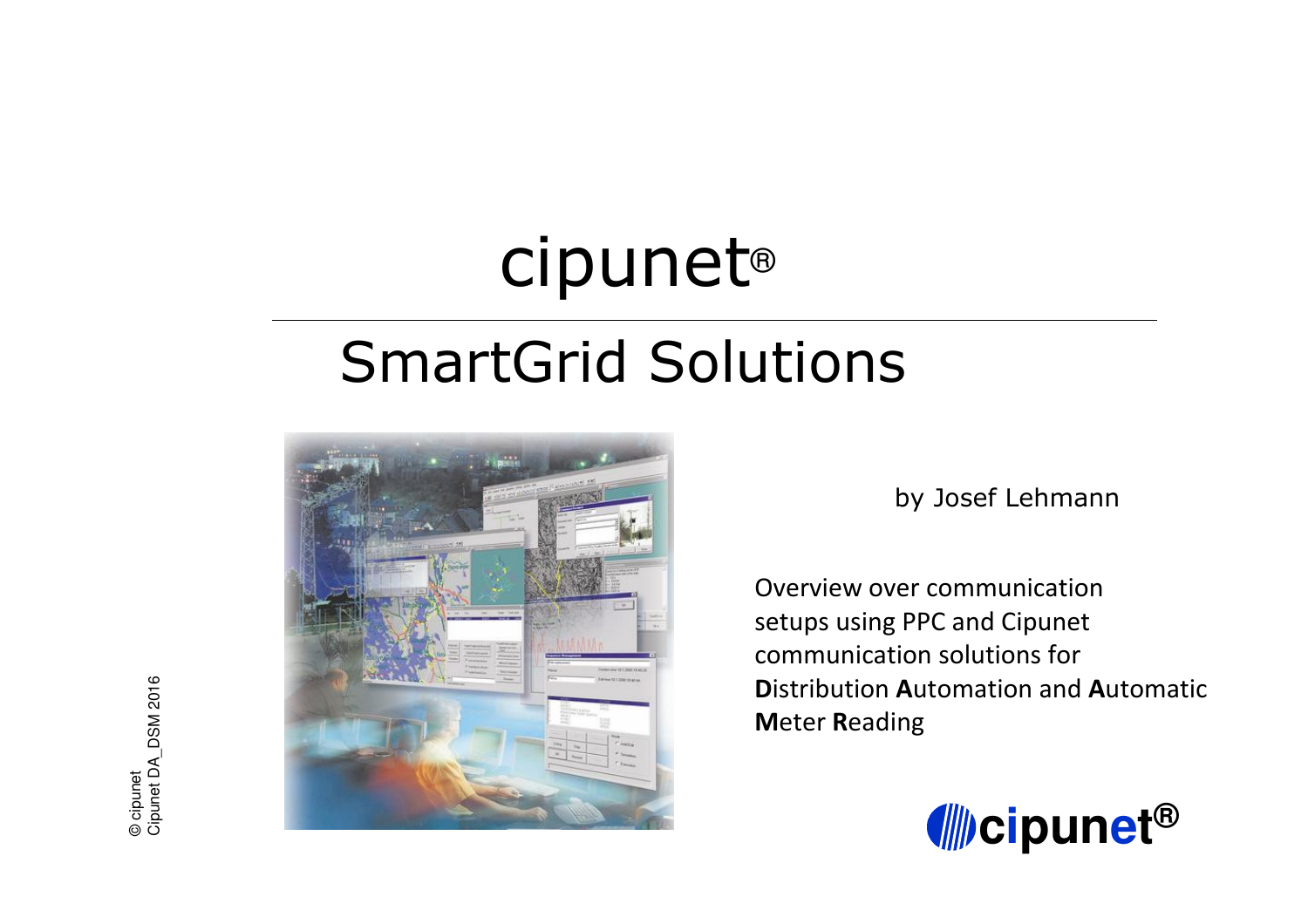# Product Overview Narrowband PLC Modems

| <b>Technology</b>               | <b>Type</b>    | <b>Description</b>                                                                                                                                             | <b>Status</b> | <b>OEM</b> |
|---------------------------------|----------------|----------------------------------------------------------------------------------------------------------------------------------------------------------------|---------------|------------|
| Narrowband<br><b>PLC Modems</b> | CMM75          | Raw data rate of 2.4kbps. Offering<br>RS232 and RS485 2/4 wire. Available<br>with internal and prepared for external<br>coupler                                | Production    | Cipunet    |
|                                 | <b>CMM1000</b> | Raw data rate up to 240kbps. Offering<br>RJ45, RS232 and RS485 2/4 wire.<br>Available with internal and prepared for<br>external coupler. G3 mode available    | Production    | Cipunet    |
|                                 | <b>CMM2500</b> | Raw data rate up to 1Mbps. Offering<br>RJ45 interface. Available for external<br>coupler. Optimized for transparent<br>Ethernet transmission (Ethernet bridge) | Production    | Cipunet    |

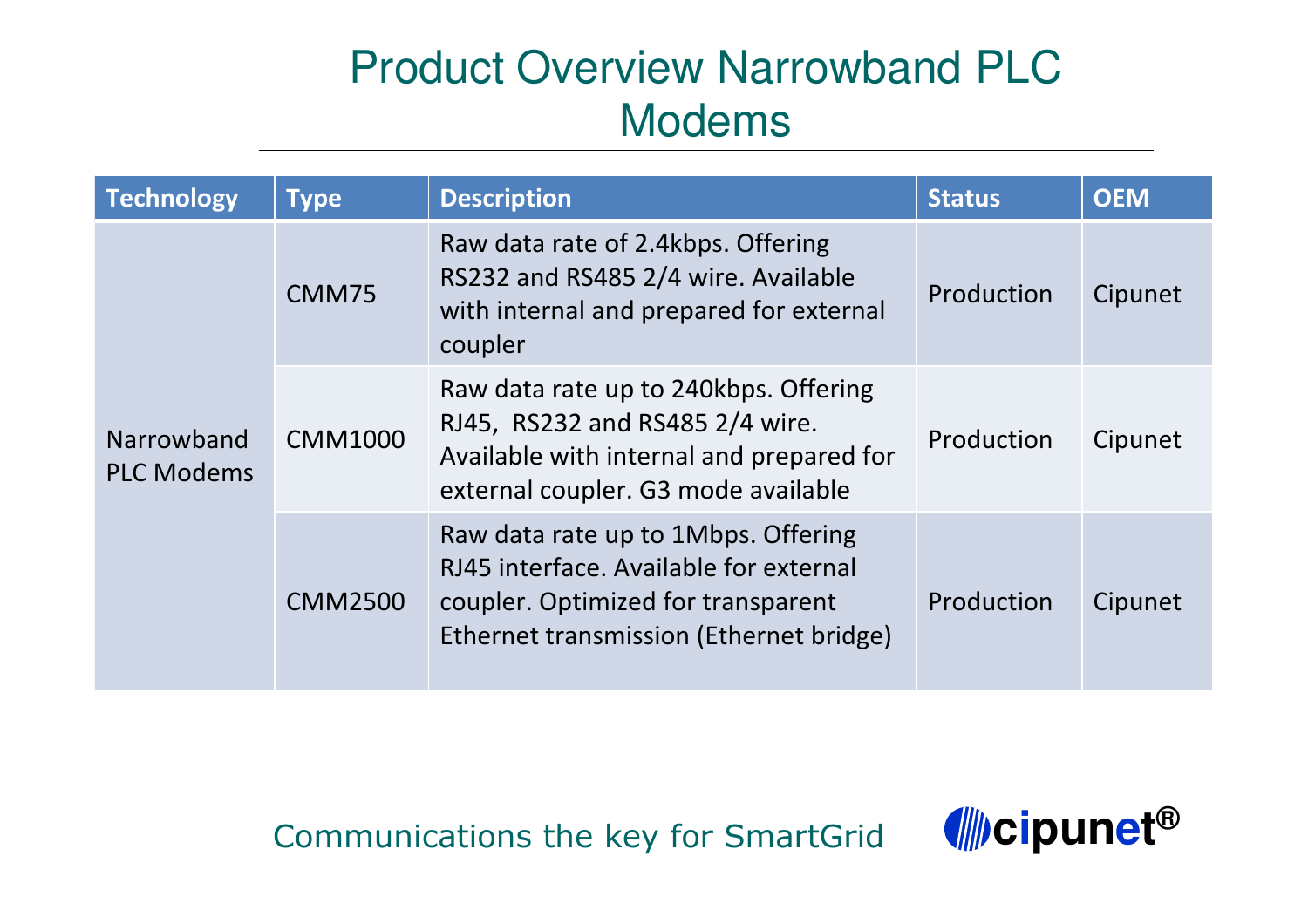### Product Overview Broadband PLC Modems

| <b>Technology</b>                                           | <b>Type</b>   | <b>Description</b>                                                        | <b>Status</b> | <b>OEM</b>    |
|-------------------------------------------------------------|---------------|---------------------------------------------------------------------------|---------------|---------------|
| <b>Broadband</b><br><b>PLC Modems</b><br>of type<br>Aranuka | <b>LGW200</b> | Gateway with wireless M-Bus and<br>Ethernet. Raw Data Rate up to 45 Mbps. | Production    | <b>PPC AG</b> |
|                                                             | <b>MV200</b>  | Gateway for external couplers. Raw Data<br>Rate up to 45 Mbps.            | Production    | <b>PPC AG</b> |
|                                                             | <b>LR200</b>  | Repeater with Ethernet Interface, Raw<br>Data Rate up to 45 Mbps.         | Production    | PPC AG        |
|                                                             | LH200         | Head-End with Ethernet Interface, Speed<br>up to 45Mbps.                  | Production    | PPC AG        |

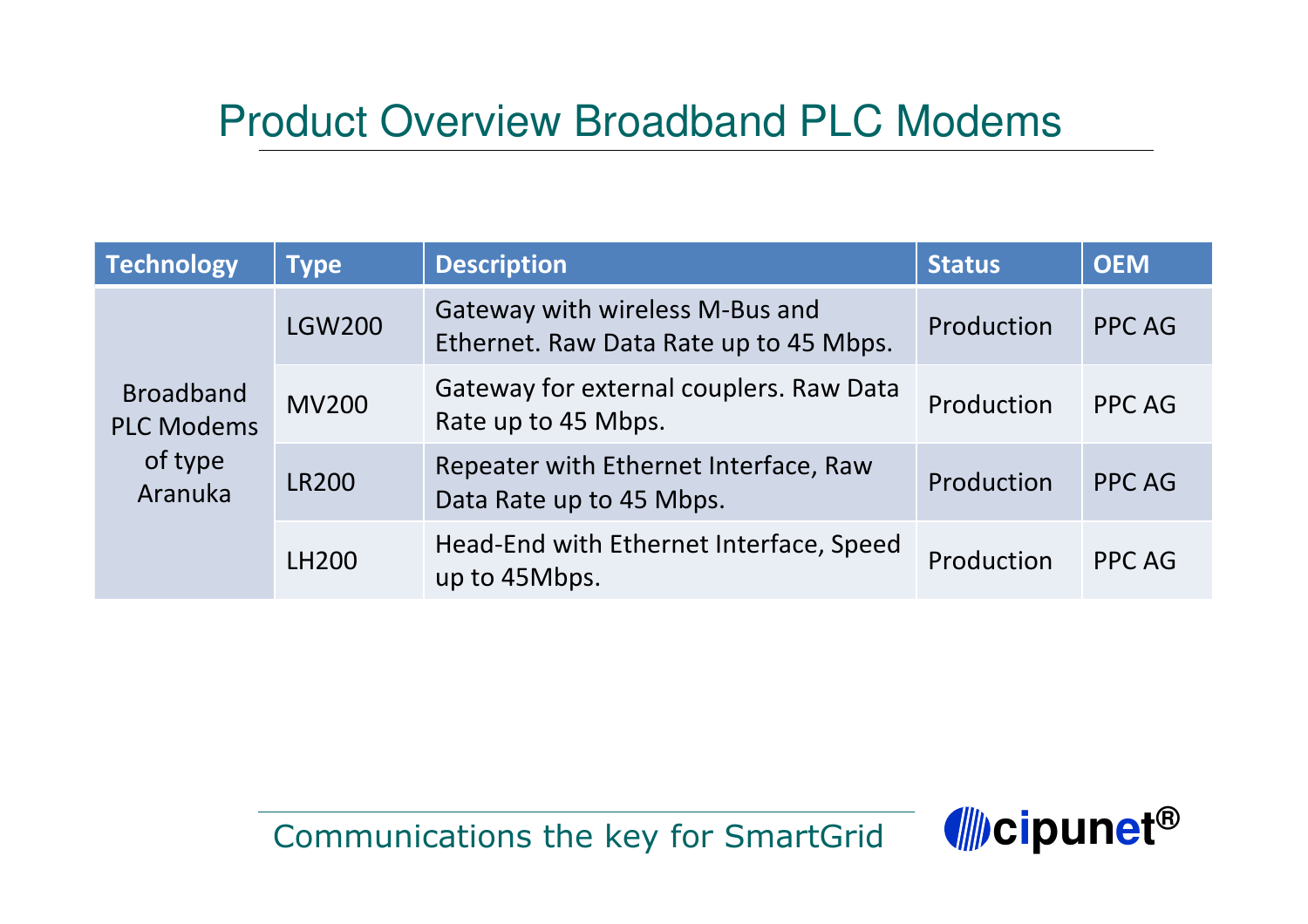## Product Overview Gateways and Signal converters

| <b>Technology</b> | <b>Type</b>     | <b>Description</b>                                                                                                                                                                                                                                  | <b>Status</b> | <b>OEM</b> |
|-------------------|-----------------|-----------------------------------------------------------------------------------------------------------------------------------------------------------------------------------------------------------------------------------------------------|---------------|------------|
| Gateways          | <b>CMM6380</b>  | Intelligent Note Controller working as<br>data concentrator and protocol<br>converter. Ideal use for IP driven<br>reading of Elster, L&GMeters Provides<br>interface to RS232, RS485 2/4 wire<br>(Insulated), radio, GSM, GPRS, and 3G<br>Networks. | Production    | Cipunet    |
|                   | LGW200DR        | <b>Transparent Gateway between Wireless</b><br>M-Bus, 2 and 4 wire RS485.                                                                                                                                                                           | Production    | PPC AG     |
|                   | <b>MIU 1000</b> | Interface between RS485 2/4 wire and 2<br>* RS232 multidrop.                                                                                                                                                                                        | Production    | Cipunet    |

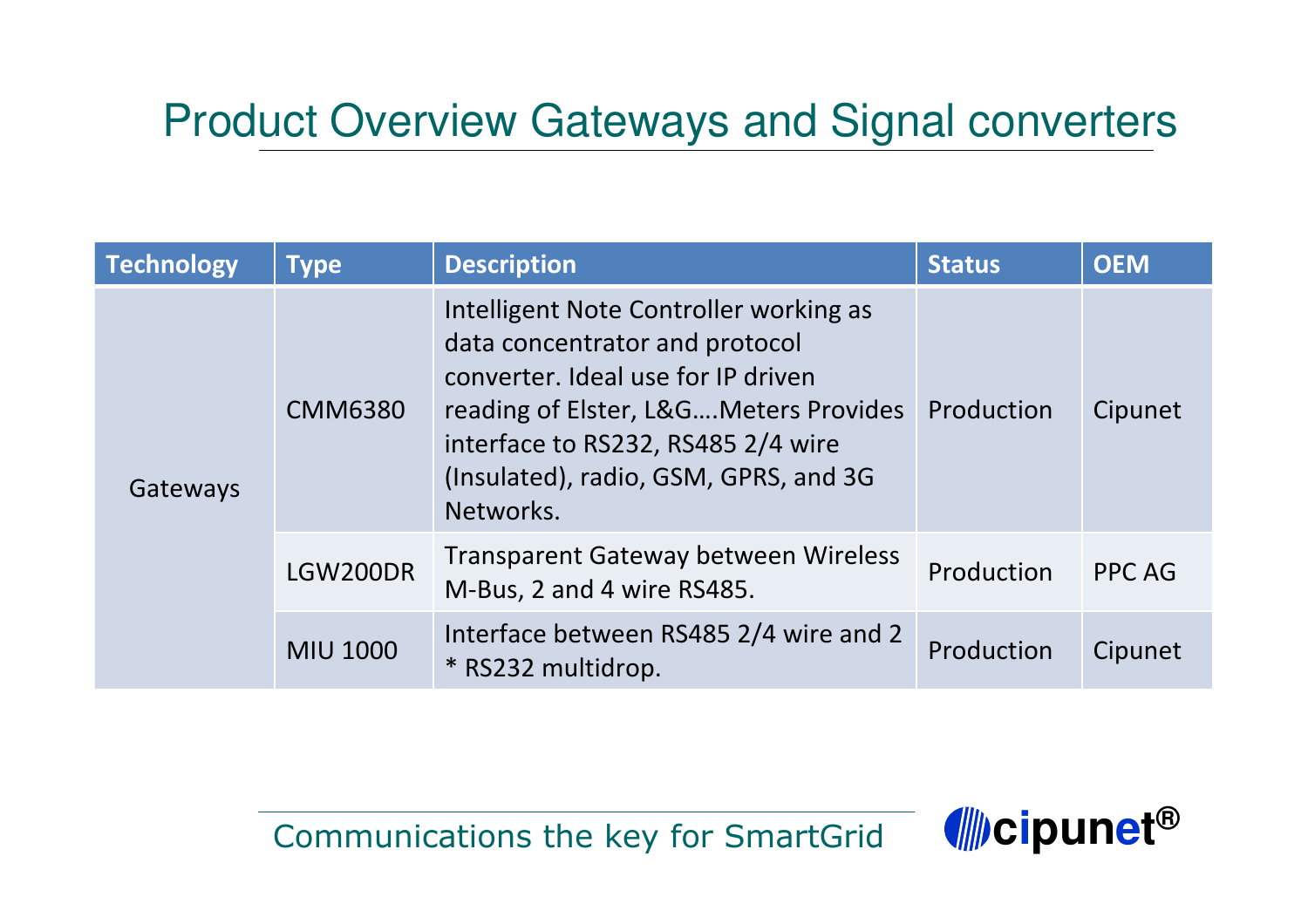# Product Overview Medium Voltage and Low Voltage Signal couplers

| <b>Technology</b>  | <b>Type</b>       | <b>Description</b>                                                                                                                                                              | <b>Status</b> | <b>OEM</b> |
|--------------------|-------------------|---------------------------------------------------------------------------------------------------------------------------------------------------------------------------------|---------------|------------|
| Signal<br>Couplers | <b>CMC100</b>     | Intrusive Inductive Screen coupler for<br>inductive signal coupling up to 10 MHz.                                                                                               | Production    | Cipunet    |
|                    | CMC01             | Capacitive coupling network for<br>industrial applications with a rated<br>voltage of 1500VACRMS. The system has<br>integrated fuses and is available for BB<br>and NB systems. | On Demand     | Cipunet    |
|                    | CMC12             | Capacitive medium voltage 12kVACRMS<br>coupler, available for BB PLC and NB<br>PLC. The couplers are KEMA certified.                                                            | Production    | Cipunet    |
|                    | CMC <sub>24</sub> | Capacitive medium voltage 24kVACRMS<br>coupler, available for BB PLC and NB<br>PLC. The couplers are KEMA certified.                                                            | Production    | Cipunet    |
|                    | <b>CMCLV</b>      | Capacitive 400VACRMS coupler.                                                                                                                                                   | On Demand     | Cipunet    |

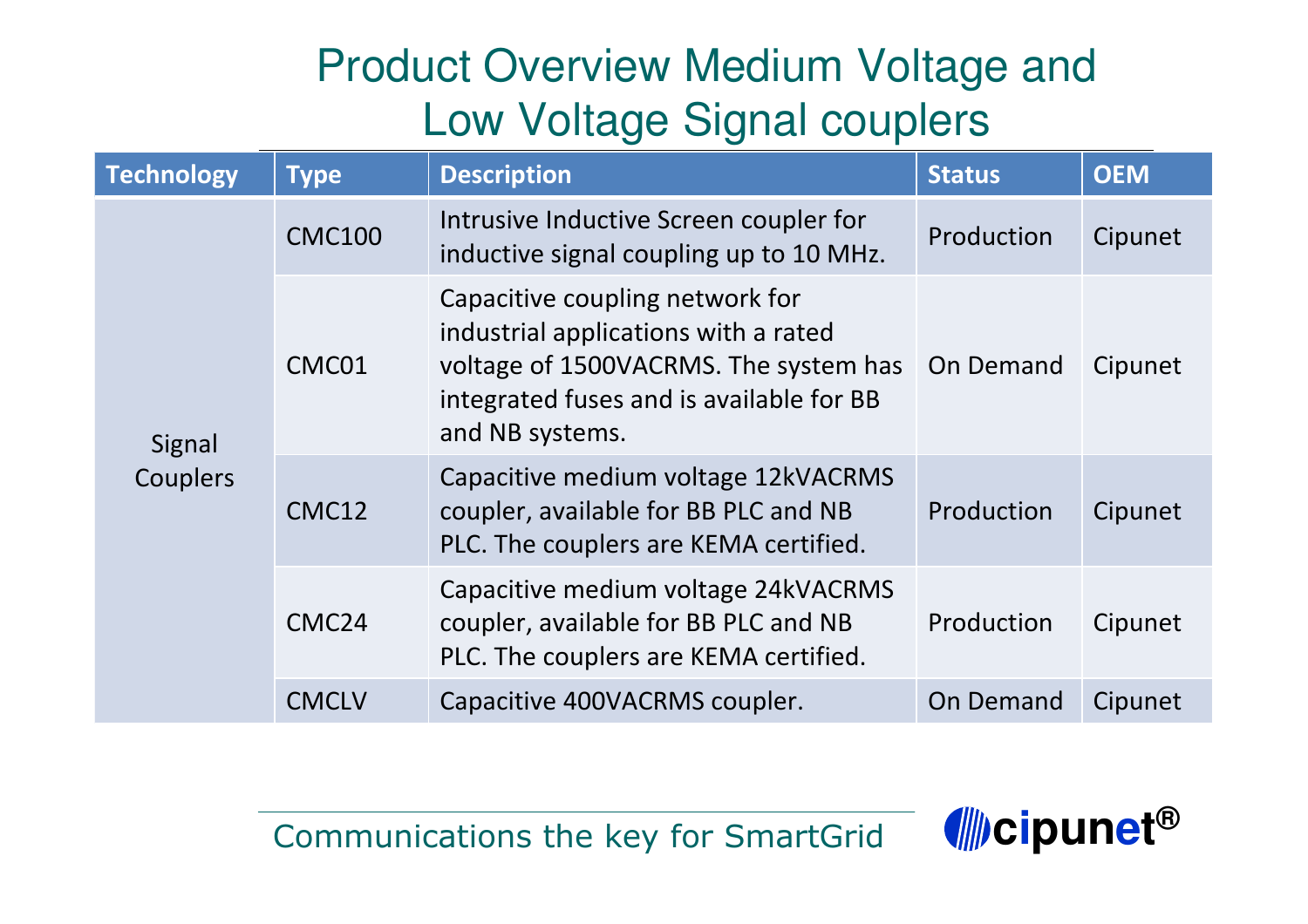#### MV/LV BB PLC System independant of system configuration, very robust for distribution automation and meter reading



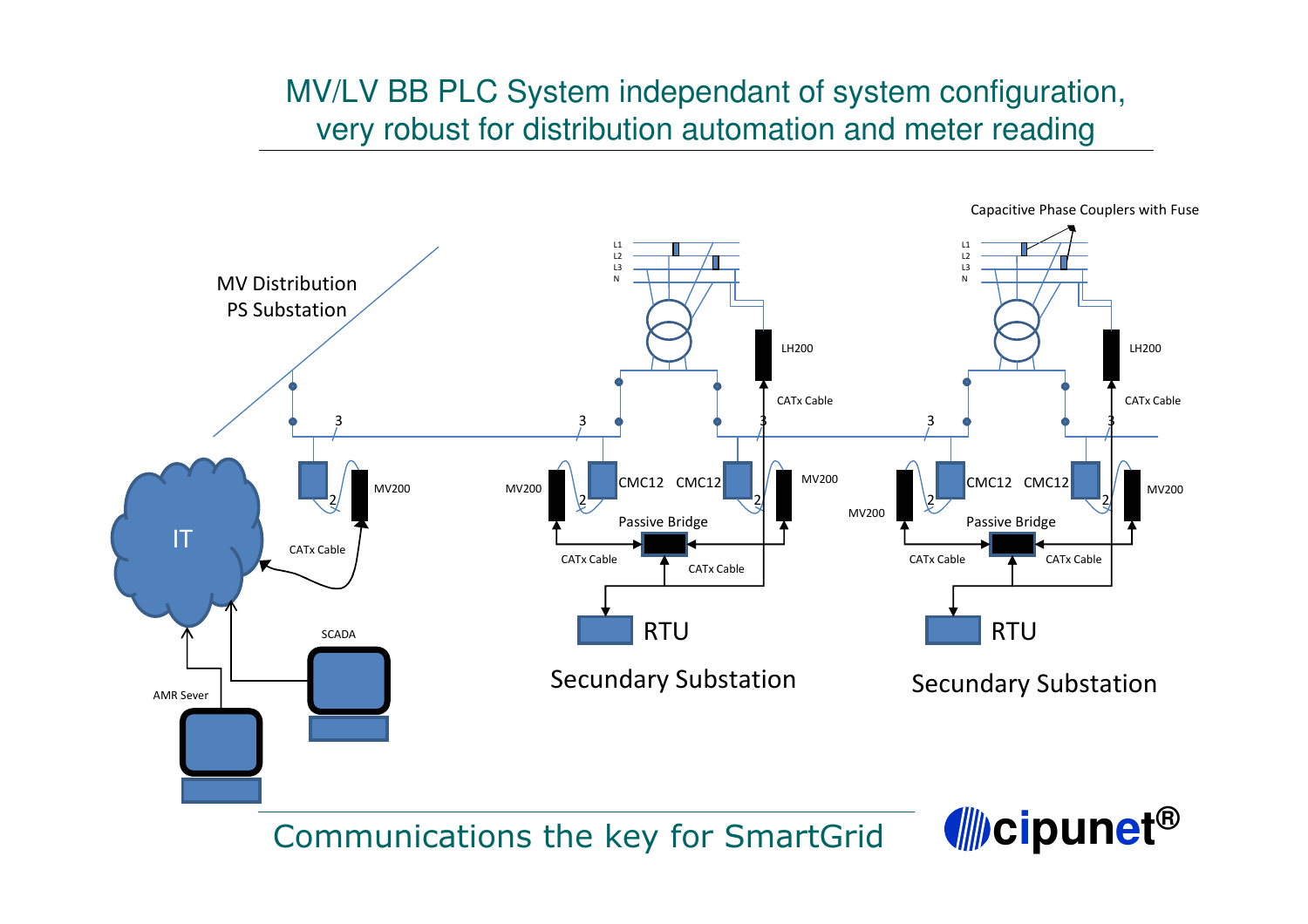#### MV/LV BB PLC System for meter reading in dynamic network



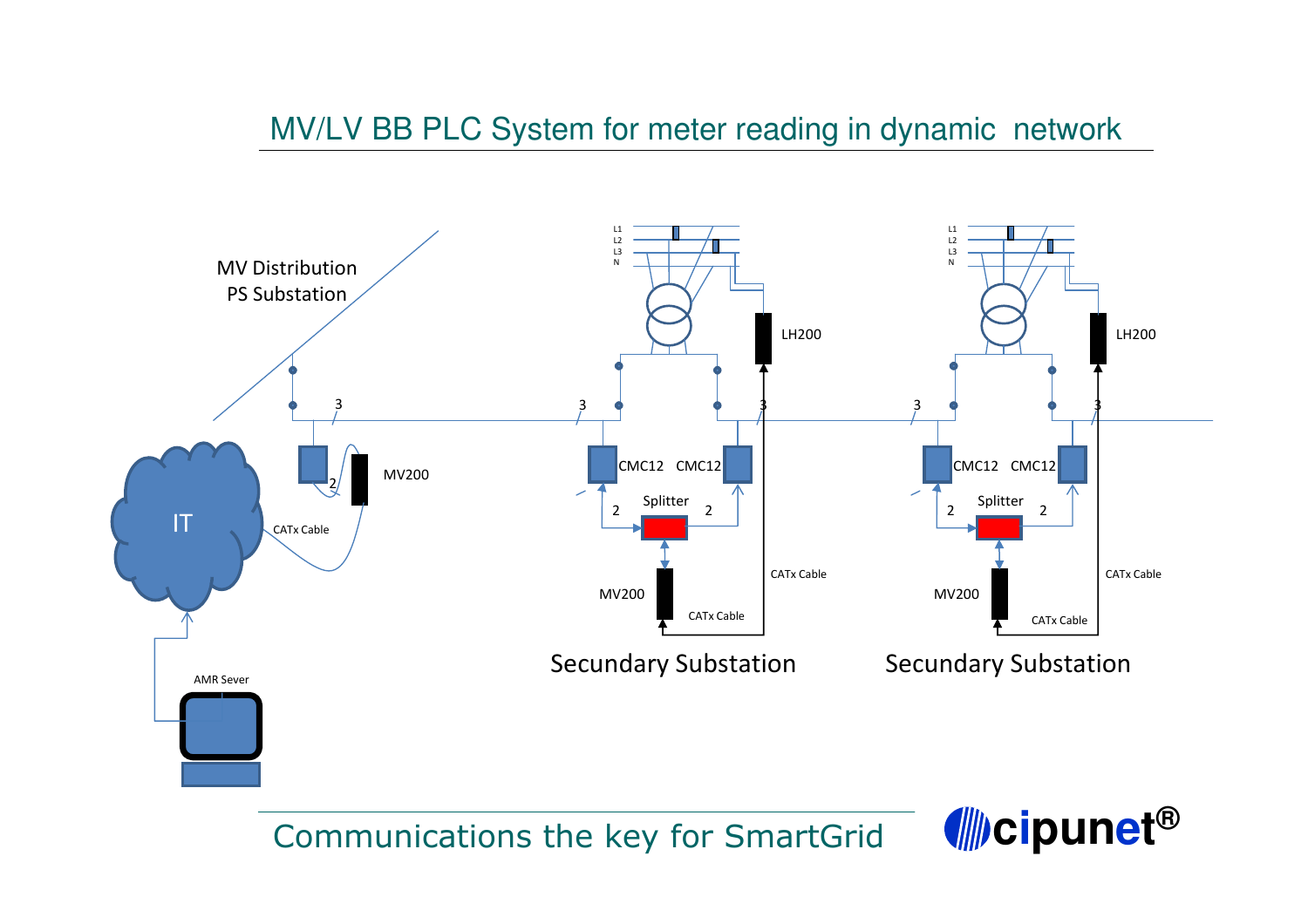#### MV/LV BB/NB PLC System for pure meter reading in static network



Capacitive Phase Couplers with Fuse

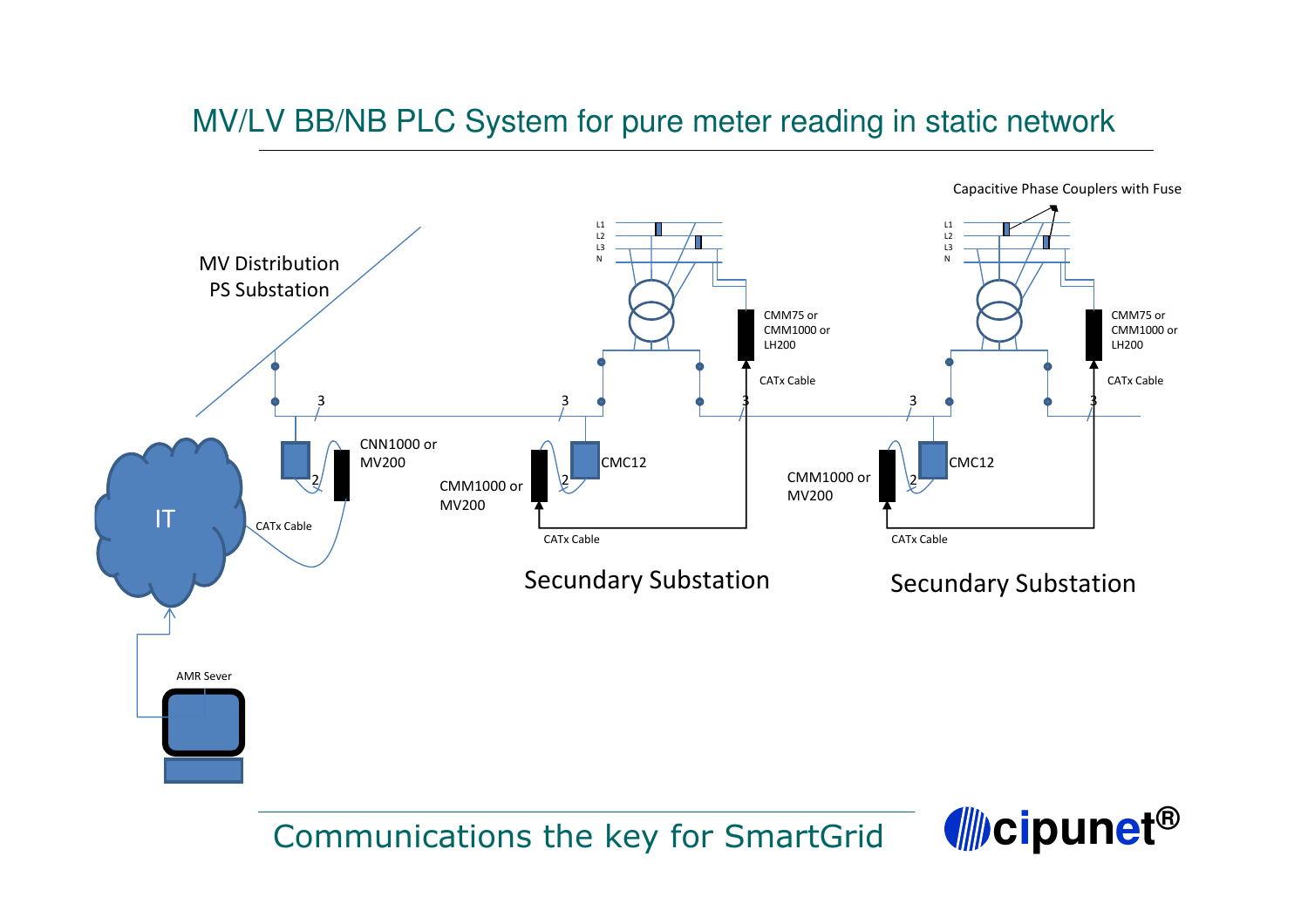#### MV/LV BB NB PLC, Pilot wire System independant of system configuration, very robust for distribution automation and meter reading



Capacitive Phase Couplers with Fuse

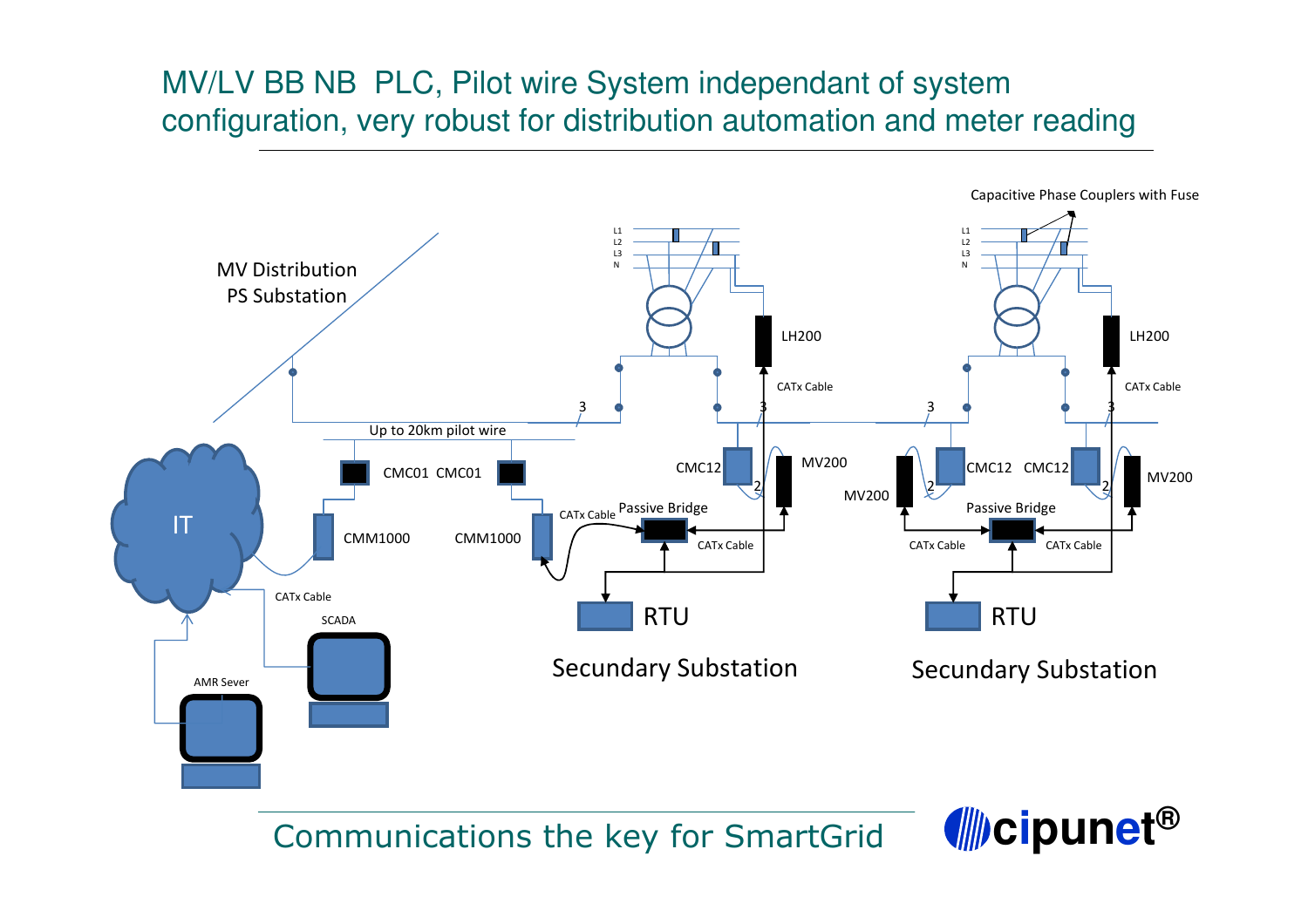#### MV/LV BB NB PLC, very robust for distribution automation and LV PLC based meter reading



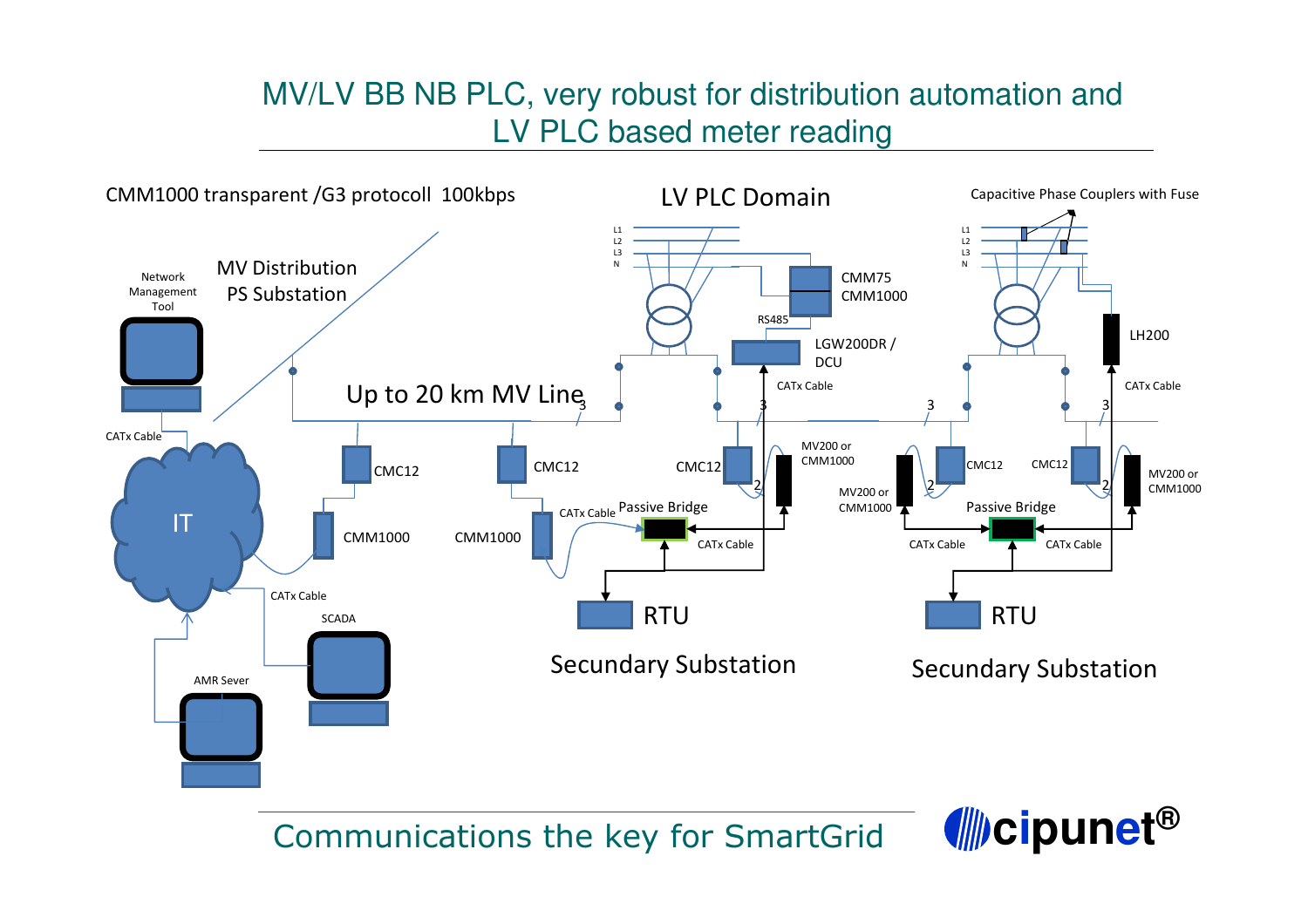#### MV/LV BB PLC, 3G independant of system configuration, very robust for distribution automation and meter reading



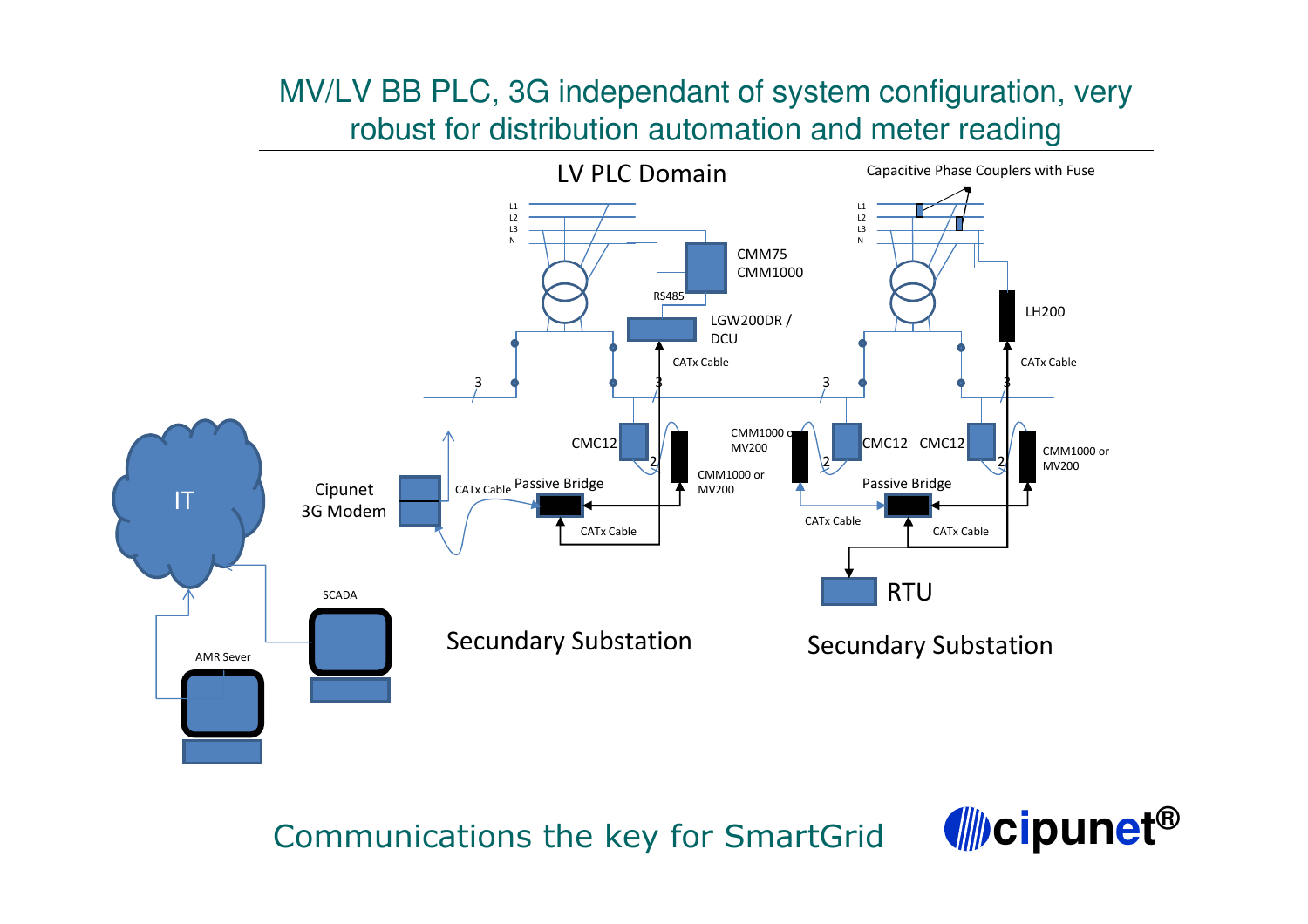#### System Implementation within high rising building



- •Every PLC Modem can work as Repeater.
- •PLC Modems for internal and external couplers are provided.
- •All Communication is fully end to end transparent.
- •Data encryption on demand for public lines if meters are not encrypted by itself.
- •Speed related to used technology kb to Mb. •Gateway
- -LGW200DR Transparent Metering Gateway. -DCU transparent and internal intelligence. •Coupling has to be optimized dedicated phase couplers are connection kids are available. •System can work with every AMR Server due to direct end to end transparency.